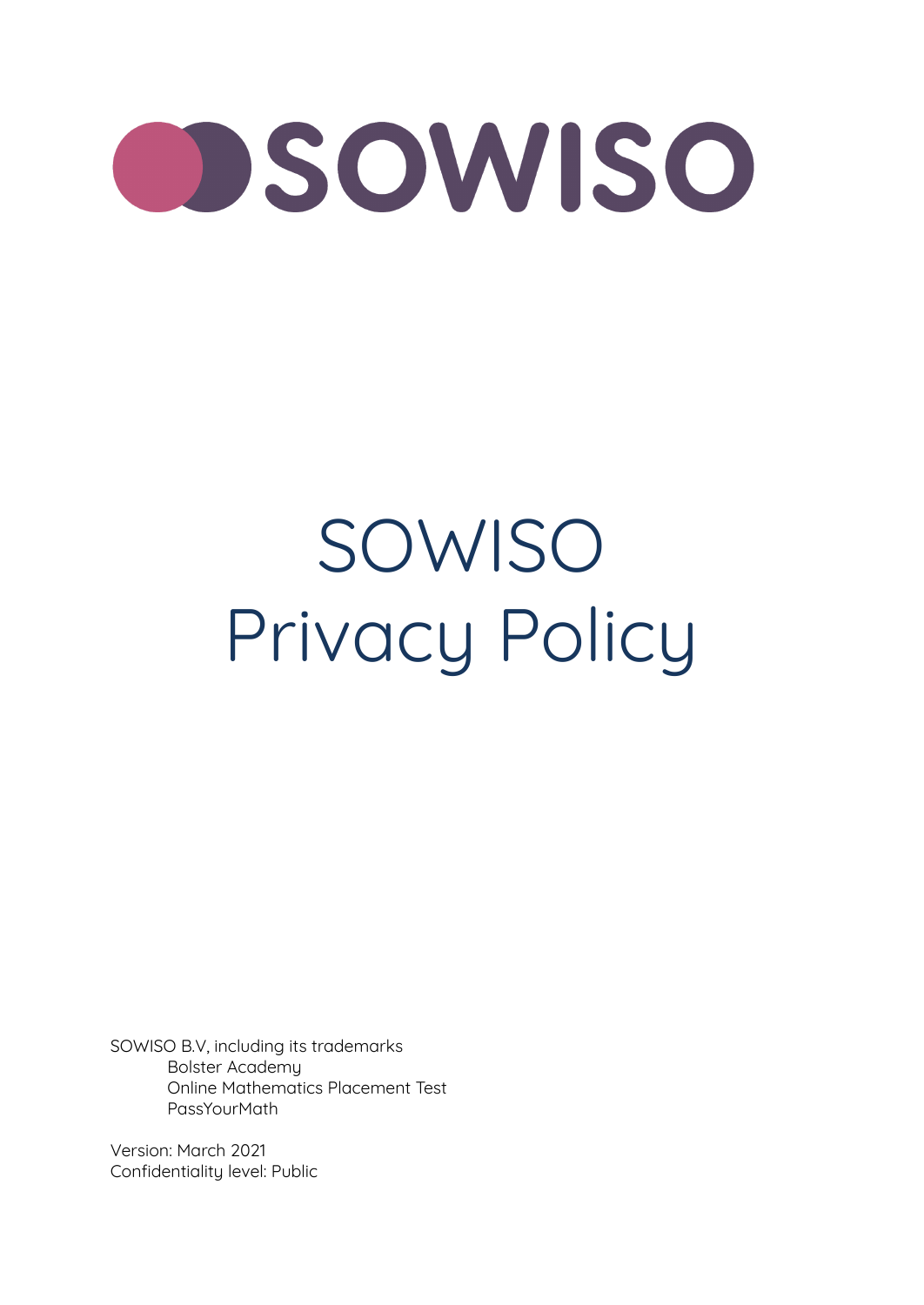

### **Privacy Policy**

We are committed to protecting your personal information and your right to privacy. If you have any questions or concerns about our policy or our practices with regards to your personal information, please contact us at  $info@sowiso.com$ .

When you visit our website and use our services, you trust us with your personal information. We take your privacy very seriously. In this privacy notice, we describe our privacu policy. We seek to explain to you in the clearest way possible what information we collect, how we use it and what rights you have in relation to it. If there are any terms in this privacy policy that you do not agree with, please discontinue use of our Sites and our services.

This privacu policu applies to all information collected through our websites [\(https://sowiso.com](https://sowiso.com) & [https://bolster.academy,](https://bolster.academy) and/or any related services, sales, marketing or events (we refer to them collectively in this privacy policy as the "Sites").

Please read this privacy policy carefully as it will help you make informed decisions about sharing your personal information with us.

#### **Company Contact information**

SOWISO b.v. Science Park 402, 1098 XH Amsterdam +31 20 752 0000 info@sowiso.com <https://sowiso.com> & <https://bolster.academy>

#### **What information do we collect?**

The personal information you disclose to us In Short: We collect personal information that you provide to us such as name, contact information, passwords and security data, and payment information. We collect personal information that you voluntarily provide to us when registering at the Sites expressing an interest in obtaining information about us or our products and services when participating in activities on the Sites or otherwise contacting us. The personal information that we collect depends on the context of your interactions with us and the Sites, the choices you make and the products and features you use. The personal information we collect can include the following:

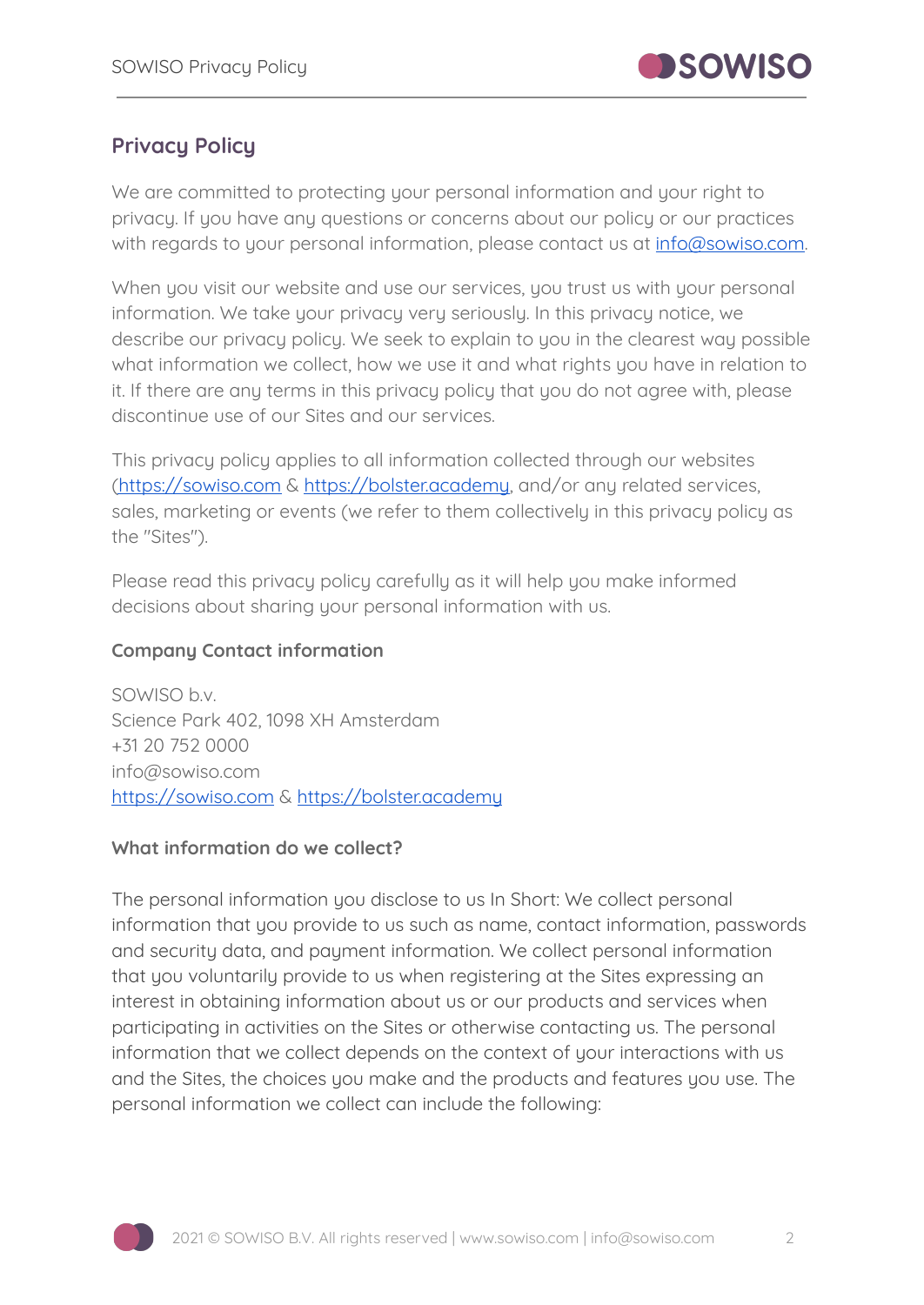

#### **Name and Contact Data.**

We collect your first and last name, and email address.

#### **Credentials.**

We collect passwords used for authentication and account access.

#### **Payment Data.**

We collect data necessary to process your payment if you make purchases, such as your payment instrument number (such as a credit card number), and the security code associated with your payment instrument. All payment data is stored by our payment processor and you should review its privacy policies and contact the payment processor directly to respond to your questions. All personal information that you provide to us must be true, complete and accurate, and you must notify us of any changes to such personal information.

#### **Information automatically collected**

Some information such as IP address and/or browser and device characteristics is collected automatically when you visit our Sites. We automatically collect certain information when you visit, use or navigate the Sites.

This information does not reveal your specific identity (like your name or contact information) but may include device and usage information, such as your IP address, browser and device characteristics, operating system, language preferences, referring URLs, device name, country, location, information about how and when you use our Sites and other technical information. This information is primarily needed to maintain the security and operation of our Sites, and for our internal analytics and reporting purposes. Like many businesses, we also collect information through cookies and similar technologies.

#### **How do we use your information?**

**In Short:** We process your information for purposes based on legitimate business interests, the fulfilment of our contract with you, compliance with our legal obligations, and/or your consent. We use personal information collected via our Sites for a variety of business purposes described below. We process your personal information for these purposes in reliance on our legitimate business interests ("Business Purposes"), in order to enter into or perform a contract with you ("Contractual"), with your consent ("Consent"), and/or for compliance with our legal obligations ("Legal Reasons"). We indicate the specific processing grounds we rely on next to each purpose listed below. We use the information we collect or receive:

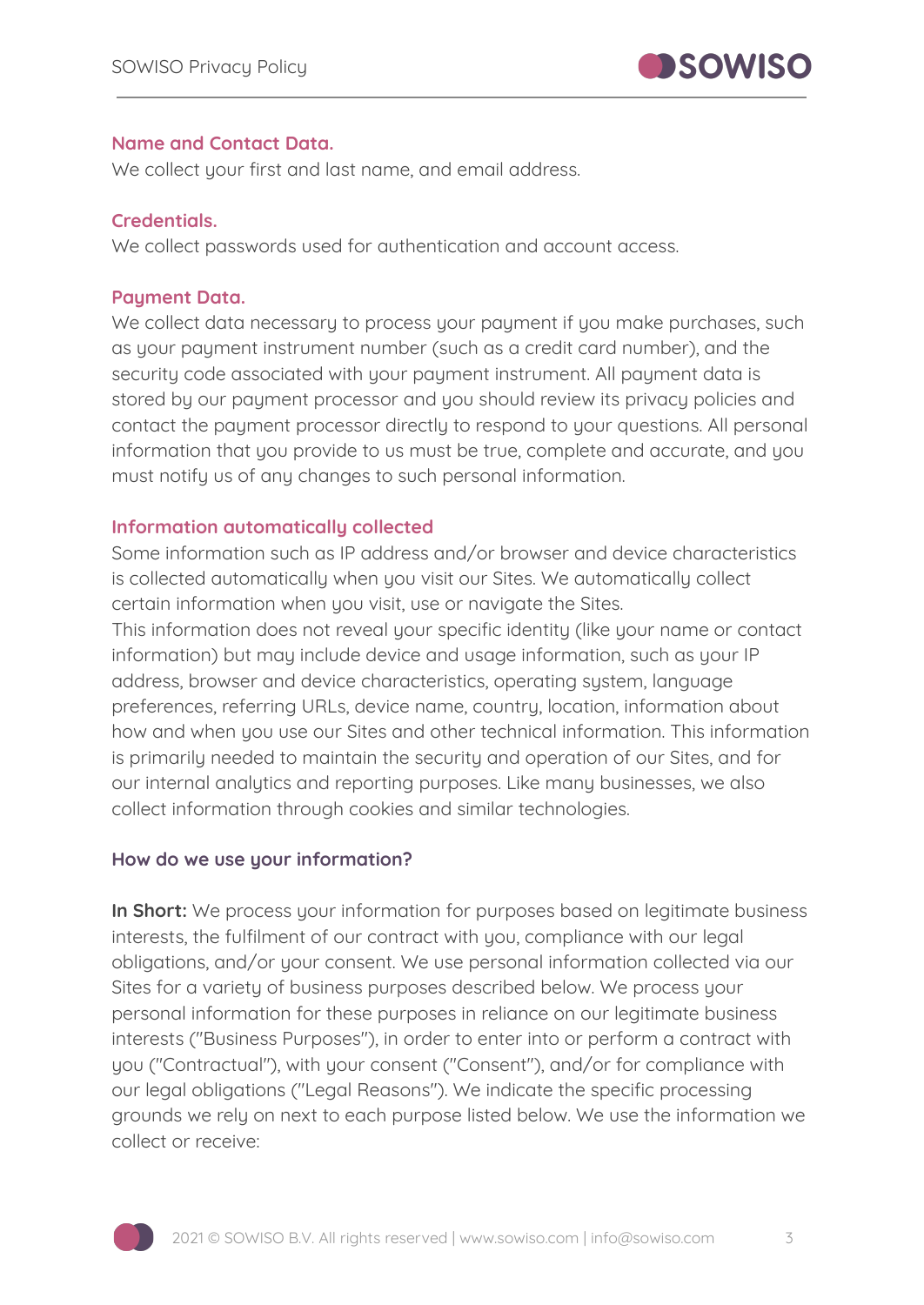

#### **To send administrative information to you.**

We may use your personal information to send you a product, service and new feature information and/or information about changes to our terms, conditions, and policies.

#### **To enforce our terms, conditions and policies.**

#### **To respond to legal requests and prevent harm.**

If we receive a subpoena or other legal request, we may need to inspect the data we hold to determine how to respond.

#### **For other Business Purposes.**

We may use your information for other Business Purposes, such as data analysis, identifying usage trends, determining the effectiveness of our promotional campaigns and to evaluate and improve our Sites, products, services, marketing and your experience.

#### **Will your information be shared with anyone?**

**In Short:** We only share information with your consent, to comply with laws, to protect your rights, or to fulfil business obligations. We may process or share data based on the following legal basis:

#### **Consent**

We may process your data if you have given us specific consent to use your personal information for a specific purpose.

#### **Legitimate Interests**

We may process your data when it is reasonably necessary to achieve our legitimate business interests.

#### **Performance of a Contract**

Where we have entered into a contract with you, we may process your personal information to fulfil the terms of our contract.

#### **Legal Obligations**

We may disclose your information where we are legally required to do so in order to comply with applicable law, governmental requests, a judicial proceeding, court order, or legal processes, such as in response to a court order or a subpoena (including in response to public authorities to meet national security or law enforcement requirements).

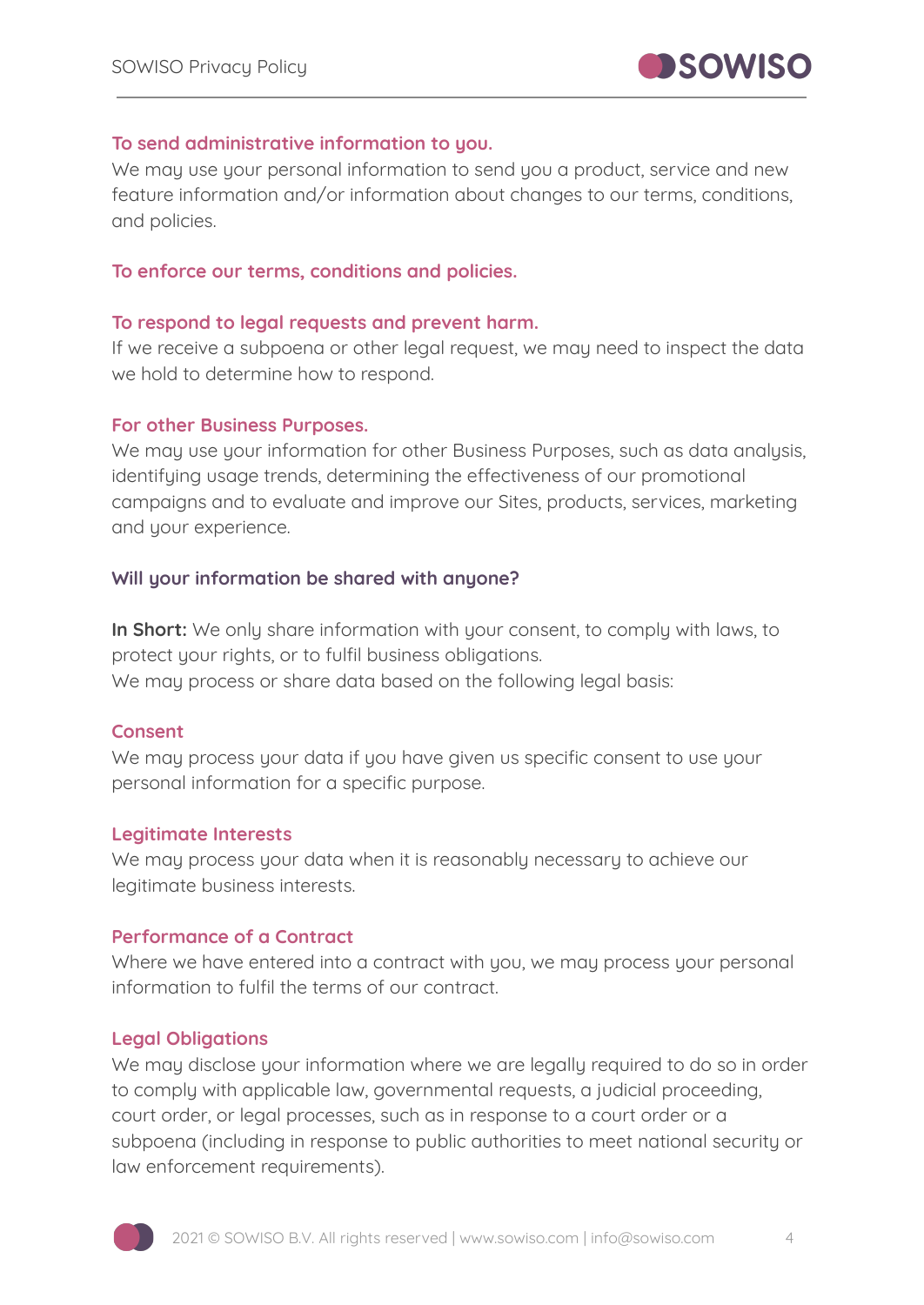

#### **Vital Interests**

We may disclose your information where we believe it is necessary to investigate. prevent, or take action regarding potential violations of our policies, suspected fraud, situations involving potential threats to the safety of any person and illegal activities, or as evidence in litigation in which we are involved. More specifically, we may need to process your data or share your personal information in the following situations:

#### **Business Transfers**

We may share or transfer your information in connection with, or during negotiations of, any merger, sale of company assets, financing, or acquisition of all or a portion of our business to another company.

#### **Business Partners**

We share your name and test results with those higher education institutions you have specifically told us you are applying to.

#### **Do we use cookies or other tracking technologies?**

**In Short:** We do use cookies and other tracking technologies to collect and store your information.

We use cookies and similar tracking technologies (like Google Analytics and Hotjar) to access or store information. Specific information about how we use such technologies and how you can refuse certain cookies is set out in our Cookie Policy.

#### **How long do we keep your information?**

**In Short:** We keep your information for as long as necessary to fulfil the purposes outlined in this privacy policy unless otherwise required by law. We will only keep your personal information for as long as it is necessary for the purposes set out in this privacy policy unless a longer retention period is required or permitted by law (such as tax, accounting or other legal requirements). No purpose in this policy will require us to keep your personal information for longer than 7 years past the termination of the user's account. When we have no ongoing legitimate business need to process your personal information, we will either delete or anonymize it, or, if this is not possible (for example, because your personal information has been stored in backup archives), then we will securely store your personal information and isolate it from any further processing until deletion is possible.

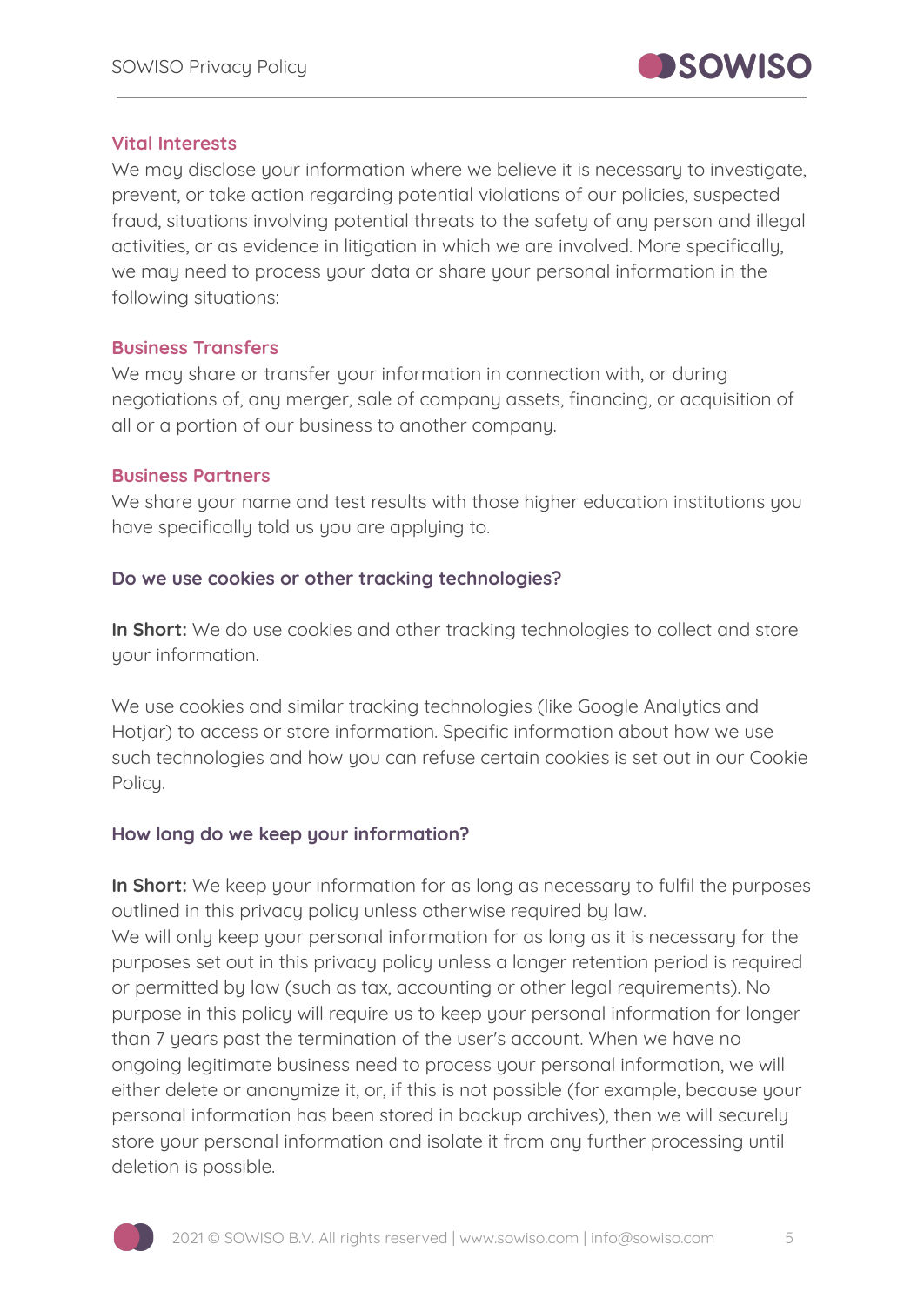

#### **How do we keep your information safe?**

**In Short:** We aim to protect your personal information through a system of organisational and technical security measures.

We have implemented appropriate technical and organisational security measures designed to protect the security of any personal information we process. However, please also remember that we cannot guarantee that the internet itself is 100% secure. Although we will do our best to protect your personal information, the transmission of personal information to and from our Sites is at your own risk. You should only access the services within a secure environment.

All user data is stored in a secure database, which cannot be accessed directly from the application but only locally from the server. Only "security-verified" authorized employees of SOWISO, with administrative clearance, have access to this. We are responsible for the hosting that will take place at a data centre of Amazon Web Services (AWS).

#### **What are your privacy rights?**

**In Short:** In some regions, such as the European Economic Area, you have rights that allow you greater access to and control over your personal information.

You may review, change, or terminate your account at any time. In some regions (like the European Economic Area), you have certain rights under applicable data protection laws. These may include the right (i) to request access and obtain a copy of your personal information, (ii) to request rectification or erasure; (iii) to restrict the processing of your personal information; and (iv) if applicable, to data portability.

In certain circumstances, you may also have the right to object to the processing of your personal information. To make such a request, please use the contact details provided below. We will consider and act upon any request in accordance with applicable data protection laws. If we are relying on your consent to process your personal information, you have the right to withdraw your consent at any time. Please note however that this will not affect the lawfulness of the processing before its withdrawal. If you are resident in the European Economic Area and you believe we are unlawfully processing your personal information, you also have the right to complain to your local data protection supervisory authority. You can find their contact details here:

[http://ec.europa.eu/justice/data-protection/bodies/authorities/index\\_en.html](http://ec.europa.eu/justice/data-protection/bodies/authorities/index_en.htmL)